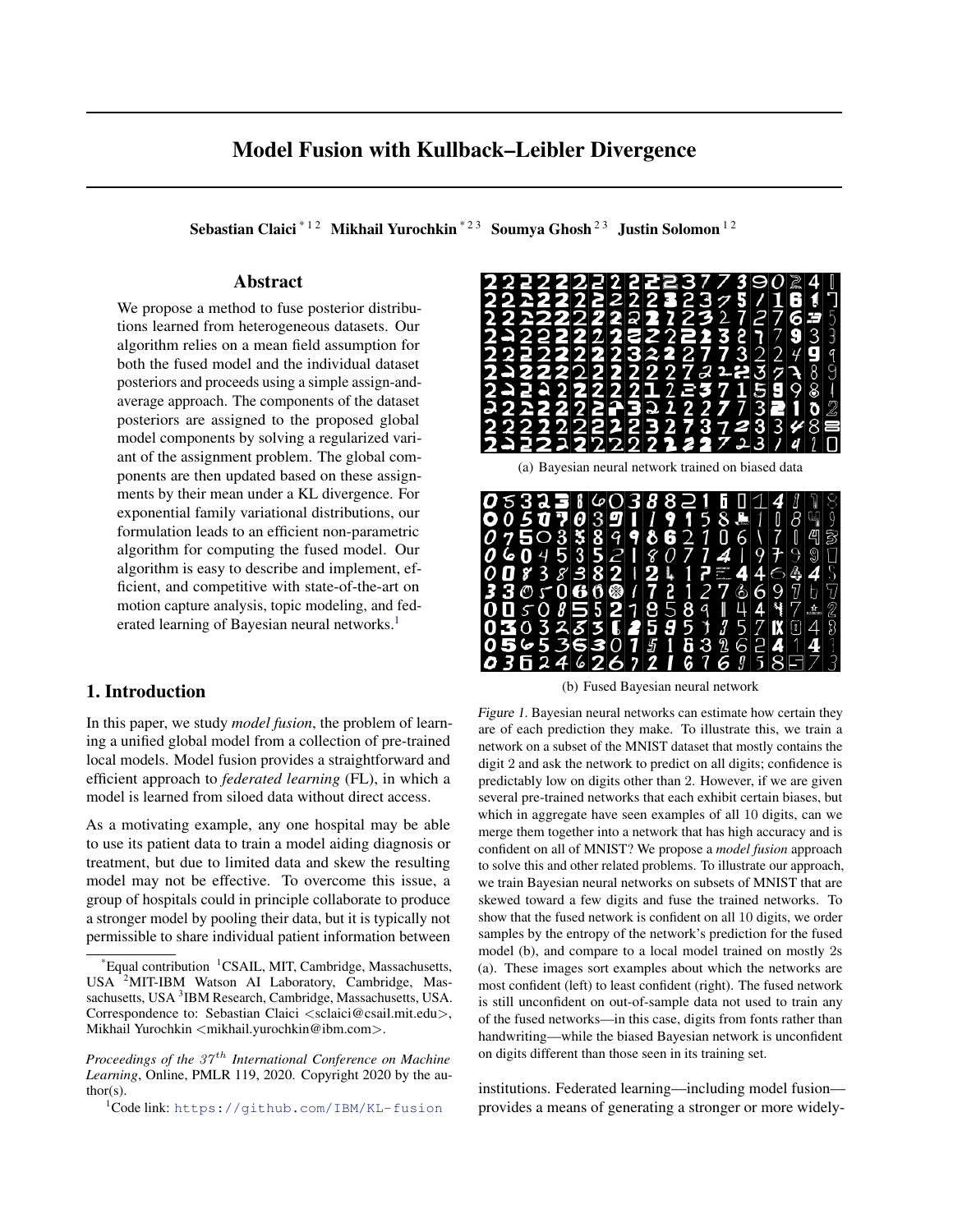applicable model than what can be obtained from any one hospital's data, while only sharing aggregate information in the form of model parameters. As a second example, when learning from edge devices (e.g., next word prediction on smart phones), users often do not want their personal data to leave the device. Federated learning algorithms only require parties (i.e., data owners) to share only local model parameters, rather than providing direct access to user-specific local data. Some key aspects that distinguish federated learning from classical distributed learning are (1) constraints on the frequency of communication and (2) heterogeneity of the local datasets.

To overcome these challenges, we fuse heterogeneous models in a *single* communication round that aggregates locallytrained models into a global model. This "one-shot" approach, which distinguishes model fusion from other FL methods, is crucial for certain applications yet is largely overlooked with the exception of [Yurochkin et al.](#page-9-0) [\(2019a;b\)](#page-9-0). In particular, the one shot approach allows parties to erase data in favor of storing only their local models.

Many common examples motivating FL require wellcalibrated uncertainty measurements for the fused model; our examples of medical decision-making and word prediction on smart phones provide applications in which uncertainty quantification can be used to avoid making an inaccurate and potentially unsafe intervention. This context motivates a *Bayesian* approach to model fusion and FL more broadly. The Bayesian nature of our fusion algorithm bolsters trust in systems that use this machinery in applications that encounter out-of-distribution samples when deployed in practice. We demonstrate the value of a Bayesian approach to model fusion through applications from topic models to neural networks.

Contributions. We present a Bayesian approach to model fusion, in which *local* models trained on individual datasets are combined to learn a single *global* model. Our approach fuses models represented using the mean field approximation, common for lightweight and robust local estimation. It is nonparametric in the sense that it does not require the dimensionality of the fused mean field model to be fixed *a priori*. Specific contributions include:

- a non-parametric method to determine the posterior distribution of the fused global model;
- an easily-implemented assign-then-average fusion procedure that scales to large numbers of local posterior distributions and fused model components;
- a model for fusion that is flexible enough to handle posterior distributions in any exponential family; and
- comprehensive validation demonstrating effectiveness for applications including motion capture analysis, topic modeling, and Bayesian neural networks.

# 2. Related Work

This paper develops model fusion techniques for approximate Bayesian inference, combining parametric approximations to an intractable posterior distribution. While we primarily focus on mean-field variational inference (VI), owing to its popularity, our methods are equally applicable to Laplace approximations [\(Bishop,](#page-8-0) [2006\)](#page-8-0), assumed density filtering [\(Opper,](#page-8-0) [1998\)](#page-8-0), and expectation propagation [\(Minka,](#page-8-0) [2001\)](#page-8-0) methods that learn a parametric approximation to the posterior. Variational inference seeks to approximate the true posterior distribution by a tractable approximate distribution by minimizing the KL divergence between the variational approximation and the true posterior. In contrast with Markov chain Monte Carlo methods, VI relies on optimization and is thus able to exploit advances in stochastic gradient methods allowing for VI based inference algorithms to scale to large data and models with a large number of parameters, such as Bayesian Neural Networks (BNNs) [\(Neal,](#page-8-0) [1995\)](#page-8-0) considered in this work.

Distributed posterior inference has been actively studied in the literature [\(Hasenclever et al.,](#page-8-0) [2017;](#page-8-0) [Broderick et al.,](#page-8-0) [2013;](#page-8-0) [Bui et al.,](#page-8-0) [2018;](#page-8-0) [Srivastava et al.,](#page-9-0) [2015;](#page-9-0) [Bardenet](#page-8-0) [et al.,](#page-8-0) [2017\)](#page-8-0). As with distributed optimization, however, the goal is typically to achieve computational speedups, leading to approaches ill suited for model fusion due to high number of communication rounds required for convergence and assumption on the homogeneity of the datasets. Moreover, the inherent permutation invariance structure of many highutility models (e.g., topic models, mixture models, HMMs, and BNNs) is ignored by prior distributed Bayesian learning methods as it is of minor importance when many communication rounds are permissible. On the contrary, our model fusion formulation requires careful consideration of the permutation structure as we show in the subsequent section. Aggregation of Bayesian posteriors respecting permutation structure was considered in [Campbell & How](#page-8-0) [\(2014\)](#page-8-0), but their method is limited to homogeneous data and requires combinatorial optimization except few special cases. Subsequent work relaxes the homogeneity constraint and propose a greedy streaming approach for Dirichlet process mixture models [\(Campbell et al.,](#page-8-0) [2015\)](#page-8-0).

[Yurochkin et al.](#page-9-0) [\(2019a;b\)](#page-9-0) studied fusion of parameters of permutation invariant models learned from heterogeneous data, however their approach is not suitable when a global posterior, rather than a point estimate, is desired. This limitation makes their methods ill-suited for fusion of Bayesian neural networks where posterior is required to assess prediction uncertainty—the key utility of BNNs. Their method also precludes using full information provided by the local posteriors, e.g. covariances, that may be necessary to efficiently identify global model with fusion as we demonstrate in the experimental studies.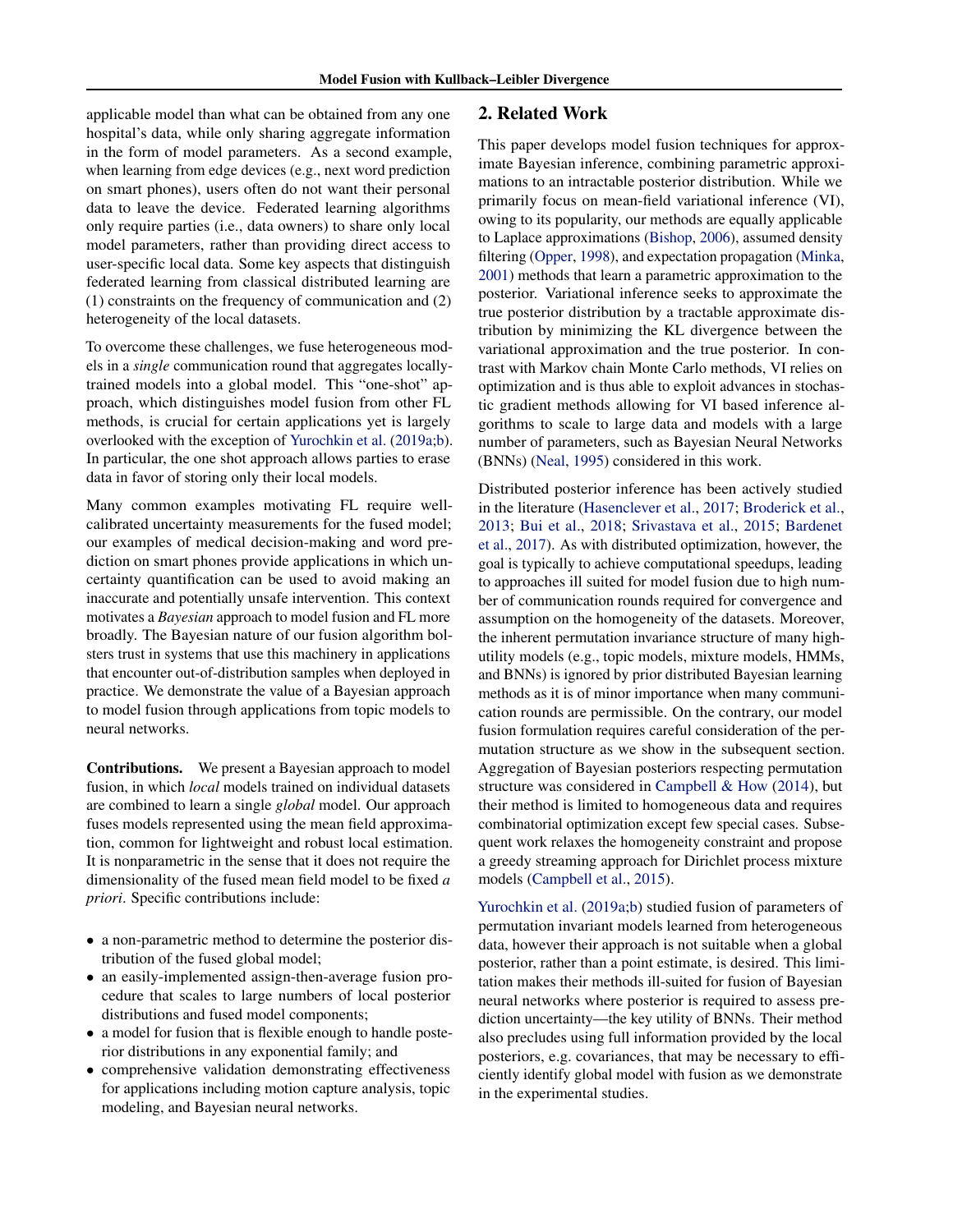# <span id="page-2-0"></span>3. Homogeneous Fusion

Before introducing our non-parametric model for heterogeneous fusion, we consider the simpler *homogeneous* fusion problem. The purpose of this section is to define notation and to introduce the building blocks for the algorithm of §[4.](#page-3-0)

Assume we have D datasets on which we run some inference procedure to recover a mean-field approximation to the posterior distribution. For dataset  $j$ , we are thus given

$$
p_j(z_1,\ldots,z_L)=\prod_{l=1}^L q(z_l|\theta_l^j)
$$

where  $q(z_l|\theta_l^j)$  is the approximate posterior of component  $z_l$  parameterized by  $\theta_l^j$ . An example to keep in mind is topic modeling, where the  $z_l$ 's represent topics and the  $\theta_l$ 's are the posterior variational Dirichlet parameters for topic l. Our goal is to recover a single global distribution over the  $z_l$ 's without returning to the data to learn this global distribution. Hence, all we can use for inference are the parameters  $\theta_l^j$ extracted from each dataset j.

We can pose the problem of recovering a global posterior as that of minimizing a divergence  $\mathcal{D}(\cdot \parallel \cdot)$  to the local posteriors, but the ordering of posterior parameters is different from dataset to dataset. This phenomenon is called *label switching*, and is caused by the permutation invariance of the posterior [\(Monteiller et al.,](#page-8-0) [2019\)](#page-8-0).

Because we are in the *homogeneous* case, we can assume that the components of each local posterior can be put into correspondence across datasets. This allows us to assume that the global model admits the same product factorization:

$$
\bar{p}(z_1,\ldots,z_L)=\prod_{g=1}^L q(z_g|\bar{\theta}_g).
$$

Our goal is to find an effective choice of the  $\bar{\theta}_g$ 's, but we must be careful in how we define the objective. In particular, the ordering of components for each dataset can be arbitrary as the posteriors are invariant to permutations in the parameters, and our objective function must account for this permutation invariance.

To this end, we introduce auxiliary optimization variables  $P<sup>j</sup>$  for each dataset posterior. The  $P<sup>j</sup>$ 's are permutation matrices that allow for parameter reorderings across local models. The problem we wish to solve is then:

$$
\min_{\{\bar{\theta}_g\},\{P^j\}} \quad \sum_{j=1}^D \mathcal{D}\left(\prod_{l=1}^L q\left(z_g \left|\sum_{g=1}^L P^j_{lg} \bar{\theta}_g\right.\right)\right) \left\| \prod_{l=1}^L q(z_l|\theta^j_l)\right)
$$
\nsubject to 
$$
\sum_{l=1}^L P^j_{lg} = 1, \sum_{l=1}^L P^j_{lg} = 1, P^j_{lg} \in \{0, 1\}.
$$

 $g=1$ 

(1)

subject to  $\sum$ 

 $_{l=1}$ 

The notation for indices here and later follows the convention that  $g$  indexes global parameters,  $l$  indexes local parameters, and  $j$  indexes datasets;  $D$  is a divergence. To read this equation, notice that the inner sum  $\sum_{g=1}^{L} P_{lg}^j \bar{\theta}_g$ selects the global parameter that best explains the  $z_l$ . Thus, we can think of (1) as asking for the choice of global parameters  $\bar{\theta}_q$  as well as a permutation for each dataset telling how to put the  $\bar{\theta}_g$  and  $\theta_l^j$  in correspondence such that the total divergence over all datasets is minimized.

The tractability of this problem depends on the divergence  $\mathcal{D}(\cdot \parallel \cdot)$ . One choice that greatly simplifies the problem is the Kullback–Leibler (KL) divergence, which decomposes over product distributions and allows us to write (1) as

$$
\min_{\{\bar{\theta}_g\},\{P^j\}} \sum_{j=1}^{D} \sum_{l=1}^{L} \mathrm{KL}\left(q\left(z_g \middle| \sum_{g=1}^{L} P_{lg}^j \bar{\theta}_g\right) \middle| q(z_l | \theta_l^j)\right)
$$
\nsubject to\n
$$
\sum_{l=1}^{L} P_{lg}^j = 1, \sum_{g=1}^{L} P_{lg}^j = 1, P_{lg}^j \in \{0, 1\}.
$$
\n(2)

To further simplify, we can exploit the binary constraints in our problems. The  $P<sup>j</sup>$ 's are binary matrices with a single 1 in each row and column. Because all other entries of  $P_{g}^{j}$  are 0, we can move the sum outside the KL term, as  $P_{lg}^{j} \cdot \text{KL}(\cdot \parallel \cdot)$  will not contribute to the objective function if  $P_{lg}^j = 0$ . The final form of our objective becomes

$$
\min_{\{\bar{\theta}_g\}, \{P^j\}} \quad \sum_{j=1}^{D} \sum_{l,g=1}^{L} P^j_{lg} \text{KL}\left(q(z_g | \bar{\theta}_g) \middle\| q(z_l | \theta^j_l)\right)
$$
\nsubject to

\n
$$
\sum_{l=1}^{L} P^j_{lg} = 1, \sum_{g=1}^{L} P^j_{lg} = 1, P^j_{lg} \in \{0, 1\}.
$$
\n(3)

Problem (3) is easier to solve than what we started with in (1). With fixed  $\{P^j\}$ , the problem is a barycenter or clustering problem under the KL divergence, which is known in closed form for exponential family distributions (§3.1), while with fixed  $\{\bar{\theta}_g\}$  it reduces to a stable marriage assignment that can be solved efficiently using the Hungarian algorithm [\(Kuhn,](#page-8-0) [1955\)](#page-8-0); this step has worst-case  $\tilde{O}(L^3)$ complexity. Since the local parameters  $\theta_l^j$  are independent across datasets, the  $P<sup>j</sup>$ 's can be computed independently.

#### 3.1. Averaging parametric distributions

For posterior distributions that are in the same exponential family, computing their barycenter under the KL divergence amounts to averaging their natural parameters [\(Banerjee](#page-8-0) [et al.,](#page-8-0) [2005\)](#page-8-0). In particular, given distributions  $q_i$  in the same exponential family Q with natural parameters  $\eta_i$  as well as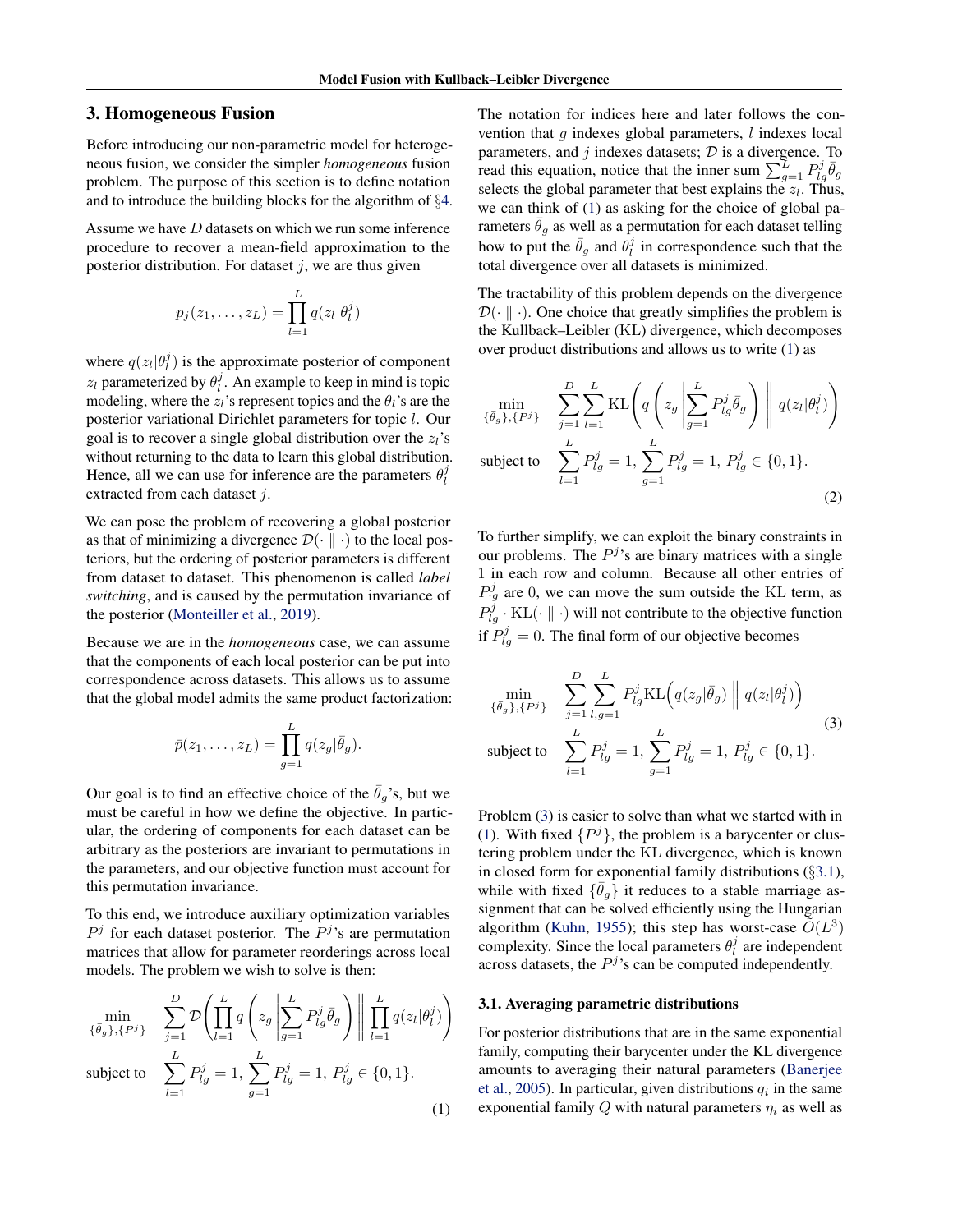<span id="page-3-0"></span>a set of weights  $\lambda_i \geq 0$  with  $\sum_i \lambda_i = 1$ , the solution to

$$
\min_{q \in Q} \sum_{i=1}^{n} \lambda_i \text{KL}(q \parallel q_i)
$$

is a distribution  $q^* \in Q$  with natural parameter  $\eta^* =$  $\sum_{i=1}^{n} \lambda_i \eta_i$ . In our case, given a assignments  $\{P^j\}$ , we can solve for  $\theta_g$  by minimizing

$$
\min_{q_g \in Q} \sum_{j=1}^{D} \sum_{l=1}^{L} P_{lg}^j \text{KL}\left(q_g \mid q(z_l | \theta_l^j)\right) \tag{4}
$$

and converting from natural parameters to  $\theta_g$ .

### 4. Heterogeneous Fusion

The homogeneous approach requires two assumptions that often do not hold: (1) that the local posterior distributions contain the same number of components and (2) that these components can be matched to one another.

As an extreme example, if we run an inference procedure on data gathered from multiple hospitals, each specializing in a particular set of diseases, we ideally expect the combined model to incorporate information about *all* diseases treated across *all* hospitals. If we run the procedure on the data from each hospital individually, however, then each hospital's model only contains information about the diseases it treats; the mismatch between maladies at different hospitals prevents us from matching their parameters bijectively.

Motivated by this example, we observe that in practical settings the global fused model likely needs *more* components than the local models to capture the fact that local data can be skewed or missing. We call this setting the *heterogeneous* case. In the heterogeneous model, the inference procedure on each dataset may find a different number of components. Some components present in one dataset may not be present in another, and the total number of components is unknown demanding a nonparametric solution.

### 4.1. Heterogeneous Model

To describe our model for heterogeneous fusion, we make a few notational changes. Let  $G$  be an estimate of the number of global components (we will see how G can be inferred in §4.2), and  $L_i$  be the number of components in dataset j. Instead of permutation matrices, the  $P<sup>j</sup>$  are singly-stochastic, since there may be unmatched global components. We can

modify [\(1\)](#page-2-0) to take these changes into account:

$$
\min_{\{\bar{\theta}_g\}, \{P^j\}} \sum_{j=1}^{D} \mathcal{D} \left( \prod_{l=1}^{L_j} q \left( z_g \left| \sum_{g=1}^{G} P^j_{lg} \bar{\theta}_g \right) \right| \left| \prod_{l=1}^{L_j} q(z_l | \theta^j_l) \right) \right)
$$
\nsubject to\n
$$
\sum_{l=1}^{L_j} P^j_{lg} \leq 1, \sum_{g=1}^{G} P^j_{lg} = 1, P^j_{lg} \in \{0, 1\}.
$$
\n(5)

If we think of  $P^j$  as an  $L_j \times G$  matrix, the inequality constraint in (5) forces columns of  $P<sup>j</sup>$  to zero if global component  $g$  is not used. The same simplifications we used to derive [\(3\)](#page-2-0) in §[3](#page-2-0) apply here, leading to the following formulation of the heterogeneous problem when  $G$  is known:

$$
\min_{\{\bar{\theta}_g\}, \{P^j\}} \sum_{j=1}^{D} \sum_{l=1}^{L_j} \sum_{g=1}^{G} P_{lg}^j \text{KL}\left(q(z_g | \bar{\theta}_g) \middle\| q(z_l | \theta_l^j)\right)
$$
\nsubject to\n
$$
\sum_{l=1}^{L_j} P_{lg}^j \leq 1, \sum_{g=1}^{G} P_{lg}^j = 1, P_{lg}^j \in \{0, 1\}.
$$
\n(6)

This model can cope with mismatched components among the local models (e.g., different diseases appearing at different hospitals), but it does not tell how to choose the number of global components G—a challenge we address next.

#### 4.2. Estimating the number of global components

A key issue with (6) is that we do not know the true number of global components  $G$ . If we naïvely overestimate this parameter, there is neither a term in the objective nor a constraint in (6) that would reduce the number of components that are used; in the extreme case, the fused model would simply concatenate all the components of the local models without clustering any of them together.

To motivate our approach to choosing  $G$ , we first consider the simpler problem of matching a *single* local model to the global model. The optimization variables in this case are the  $\bar{\theta}_q$ 's as before, as well as a single  $L \times G$  matching matrix P. We believe that the local model can be approximated best by a small number of components, and we wish to encode this explicitly in the objective.

Recall that a component of the global model that goes unused corresponds to a  $0$  column of  $P$ . For a binary matrix P with  $G > L$ , 0 columns occur for exactly  $G - L$  of the columns when optimizing (6) with  $L = 1$ . But, if we relax the binary constraint, this may no longer be the case. Inspired by the approach of [Carli et al.](#page-8-0) [\(2013\)](#page-8-0) to clustering using optimal transport, to promote  $0$  columns in  $P$ for the relaxed problem where  $P_{lg} \in [0, 1]$ , we regularize our problem using the  $L_{2,1}$  matrix norm. This approach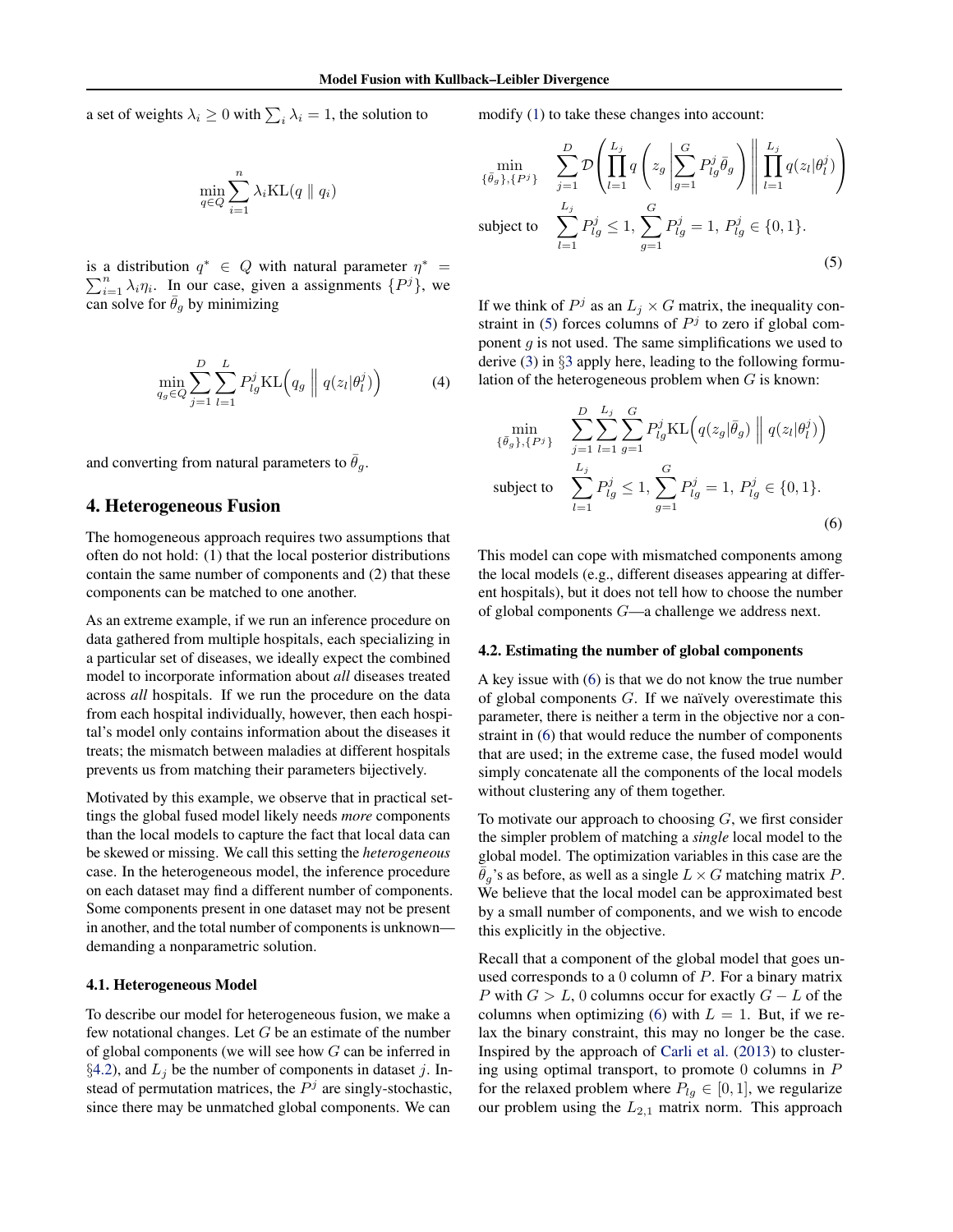<span id="page-4-0"></span>can be understood as optimizing the  $L_1$  norm of the vector of  $L_2$  column norms of P, promoting sparsity in the vector of norms and hence existence of 0 columns in P. In mathematical notation, our relaxed objective with the sparsity-promoting regularizer is

$$
\sum_{l,g} P_{lg} \mathrm{KL}\big(q(z_g|\bar{\theta}_g) \parallel q(z_l|\theta_l)\big) + \lambda \sum_{g=1}^G \left(\sum_{l=1}^L P_{lg}^2\right)^{1/2}.
$$
\n(7)

The mixed-norm regularizer is needed instead of a simpler  $L_1$  regularizer, since the constraints of [\(6\)](#page-3-0) effectively prescribe the  $L_1$  norm of  $P$  to a fixed constant.

A naïve extension to multiple local models might sum (7) over all datasets, but this approach only promotes sparsity within the individual global-to-local assignments. This can lead to a scenario wherein every global component is assigned to some local component at least once, again saturating the total number  $G$  of available global components. Instead, following the intuition above, we can view the set  ${P<sup>j</sup>}_{j=1}^D$  as a tensor and minimize an  $L_{2,2,1}$  tensor norm:

$$
\sum_{g=1}^{G} \left( \sum_{j=1}^{D} \left( \sum_{l=1}^{L_j} (P_{lg}^j)^2 \right) \right)^{1/2}.
$$
 (8)

 $1/2$ 

This quantity is the  $L_{2,1}$  norm of the  $G \times D$  matrix whose element at position  $(g, j)$  is the norm of column g in  $P^j$ .

## 4.3. The heterogeneous matching problem

Combining [\(5\)](#page-3-0)–(8) yields the following problem:

$$
\min_{\{\bar{\theta}_g\}, \{P^j\}} \sum_{j=1}^D \sum_{l=1}^{L_j} \sum_{g=1}^G P_{lg}^j \text{KL}\Big(q(z_g|\bar{\theta}_g) \Big| \Big| q(z_l|\theta_l^j) \Big) +
$$
\n
$$
\lambda \sum_{g=1}^G \left( \sum_{j=1}^D \left( \sum_{l=1}^{L_j} (P_{lg}^j)^2 \right) \right)^{1/2}
$$
\nsubject to\n
$$
\sum_{l=1}^{L_j} P_{lg}^j \le 1, \sum_{g=1}^G P_{lg}^j = 1, P_{lg}^j \in \{0, 1\}.
$$
\n(9)

**Choosing**  $\lambda$ **.** To choose a regularization parameter  $\lambda$ , we ensure that the two terms in the objective have the same scale. Since the  $P<sup>j</sup>$ 's are positive matrices with entries less than 1, the scale of the problem is given by the  $KL(\cdot \parallel \cdot)$ terms. An empirically effective choice is to scale the divergences by their standard deviation and set  $\lambda = 0.1$ .

Alternation algorithm. Optimizing (9) is not straightforward. In the homogeneous case, we exploited the fact that

 $P<sup>j</sup>$  was a permutation to relax the binary constraints and recover a binary matrix; thanks to the inequality in [\(6\)](#page-3-0), however, we are no longer guaranteed to find a binary  $P<sup>j</sup>$  if we relax the  $P_{lg}^j \in \{0, 1\}$  constraint. Relaxing the binary constraints, however, turns (9) into a convex problem in the  $\{P^j\}$  and  $\{\bar{\theta}_g\}$  individually. Our alternation approach from §[3](#page-2-0) can be modified to suit our new problem. Because we are no longer guaranteed that the  $P<sup>j</sup>$ 's are permutations, we take a weighted average when updating the  $\bar{\theta}_g$ 's using [\(4\)](#page-3-0).

# 5. Experimental Results

#### 5.1. Simulated experiments

We begin by verifying KL-fusion in a synthetic setting. We consider the problem of fusing Gaussian mixture models with arbitrary means and covariances. Our goal is to estimate true data-generating mixture components by fusing local posterior approximations.

To quantify estimation quality we compute Hausdorff distances between the polytopes spanned by true and estimated mixture component means, as suggested by [Nguyen](#page-8-0) [\(2013;](#page-8-0) [2015\)](#page-8-0). We also evaluate error in the fused model size  $G$ relative to the true value. Typical Gaussian mixtures assume a Gaussian–Wishart prior for means and covariances of the components [\(Bishop,](#page-8-0) [2006\)](#page-8-0); in this case, the posterior can be estimated efficiently using mean-field variational inference with Gaussian–Wishart variational distributions [\(Attias,](#page-8-0) [2000\)](#page-8-0). To simulate instances of the heterogeneous fusion problem, when generating local dataset, we sample a random subset of the global mixture components and add Gaussian noise to add heterogeneity in model size and parameters. We describe the generating process precisely in the supplemental document.

We consider three baselines:

- "Oracle" variational inference (VI) trained on a pooled dataset given the true number of global components (this reference baseline that is infeasible in model fusion);
- Dirichlet process (DP) based clustering of the mean components of the local posteriors [\(Ferguson,](#page-8-0) [1973;](#page-8-0) [Blei &](#page-8-0) [Jordan,](#page-8-0) [2006\)](#page-8-0); and
- the SPAHM fusion method [\(Yurochkin et al.,](#page-9-0) [2019a\)](#page-9-0).

The fusion method of Campbell  $&$  How [\(2014\)](#page-8-0) is too inefficient for this problem, since it requires combinatorial search; see §[5.3](#page-6-0) for a comparison to their method.

Our first experiment demonstrates failure of prior methods when the means of the data-generating mixture components are poorly-separated; in this case, we need covariances to disambiguate the components. KL-fusion utilizes full posterior, while SPAHM and DP are limited to only using point estimates of the local posterior means. In Figure [2,](#page-5-0) we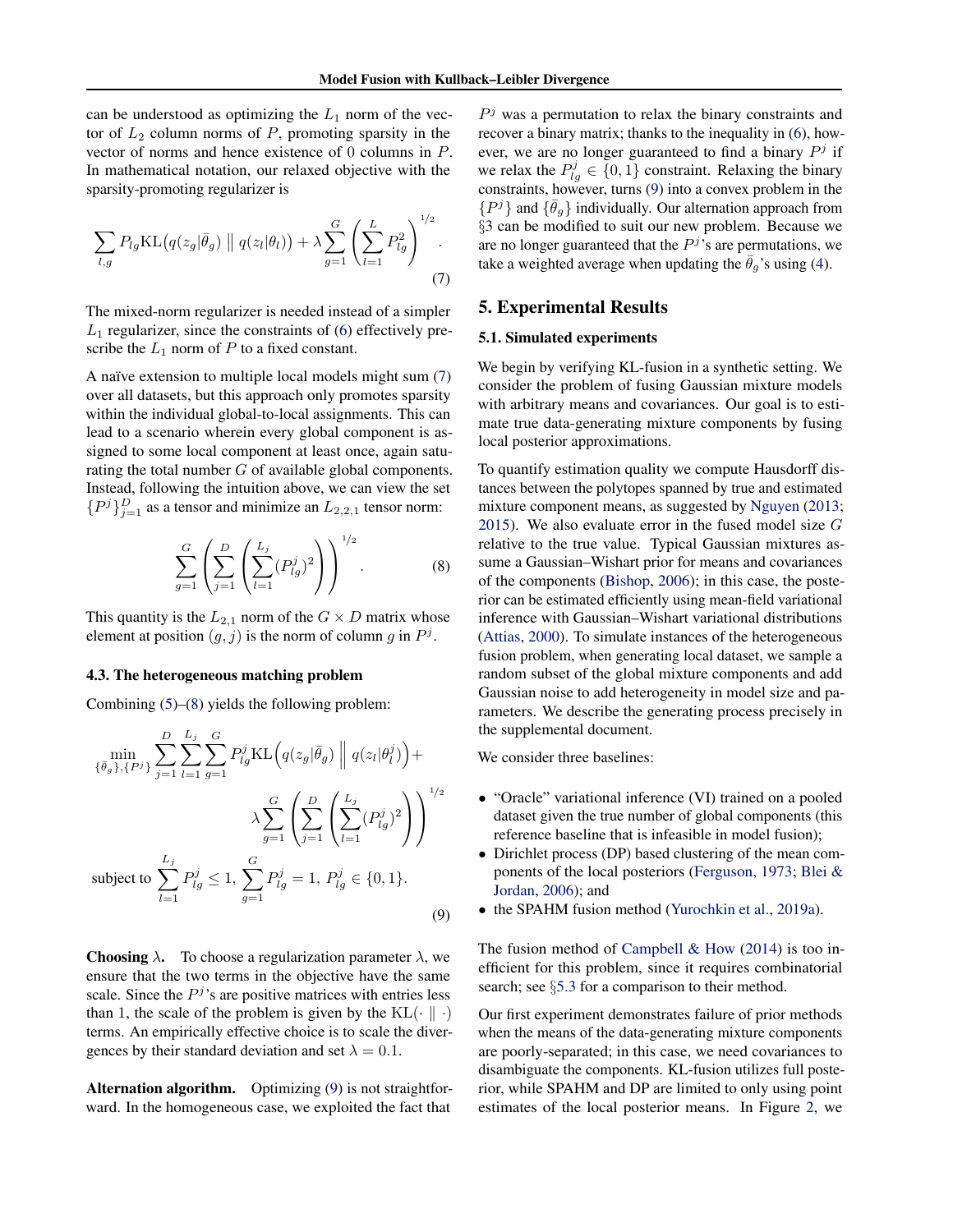<span id="page-5-0"></span>

Figure 2. Fusion of Gaussian mixture posteriors under varying degree of separation between data generation mixture components. KL-fusion can identify true mean parameters under the low separation regime utilizing the covariance information.



Figure 3. Fusion of Gaussian mixture posteriors under varying heterogeneity in local datasets enforced via noise standard deviation added to global means when simulating local means. KL-fusion outperforms baselines and degrades gracefully.

vary scale of the variance used to generate means of the true mixture components (higher  $x$ -axis value implies better separation): KL-fusion is the only fusion method capable of accurate estimation on par with the VI oracle in the low-separation regime. SPAHM performs well only when mixture means are well-separated.

In our second experiment, we fix the separation scale (at 0.5) and study the effect of noise on the generating process for local components. As before, to generate local components we sample from a random subset of the global mixture components and add Gaussian noise to introduce local heterogeneity. We vary this noise in Figure 3 and report results on estimating the true number of components as well as the Hausdorff distance between estimated and true global models (in the previous experiment we fixed the noise at 0.5). Intuitively, the problem becomes harder as this noise increases, eventually producing datasets that do not relate to the global structure in a meaningful way. In general, our results with KL-fusion and oracle VI support the intuition that performance degrades gracefully as local models vary more from the underlying global model. Fusion-based inference can even outperform pooled inference: local datasets have less structure and are potentially more amenable to mean-

field inference, yielding high-quality approximate posteriors for the subsets of the global model that are easily aggregated using KL-fusion. SPAHM model size estimation error decreases as a function of the noise variance that we add to simulate heterogeneity; this might be caused by the additional separation introduced with this noise.

## 5.2. Analyzing motion sequences through fused hidden Markov models

We consider the problem of discovering common structures among related time series. As a motivating application, we study data from motion capture sensors on joints of people performing exercise routines, collected from the CMU MoCap database. $<sup>2</sup>$  Each sequence in this database</sup> consists of 64 measurements of human subjects performing various exercises over time. Following [\(Fox et al.,](#page-8-0) [2014\)](#page-8-0), we select 12 informative measurements for capturing gross motor behavior: body torso position, neck angle, two waist angles, and a symmetric pair of right and left angles at each subjects shoulders, wrists, knees, and feet. Each sequence thus is a 12-dimensional time series. We use a curated subset

<sup>2</sup><http://mocap.cs.cmu.edu>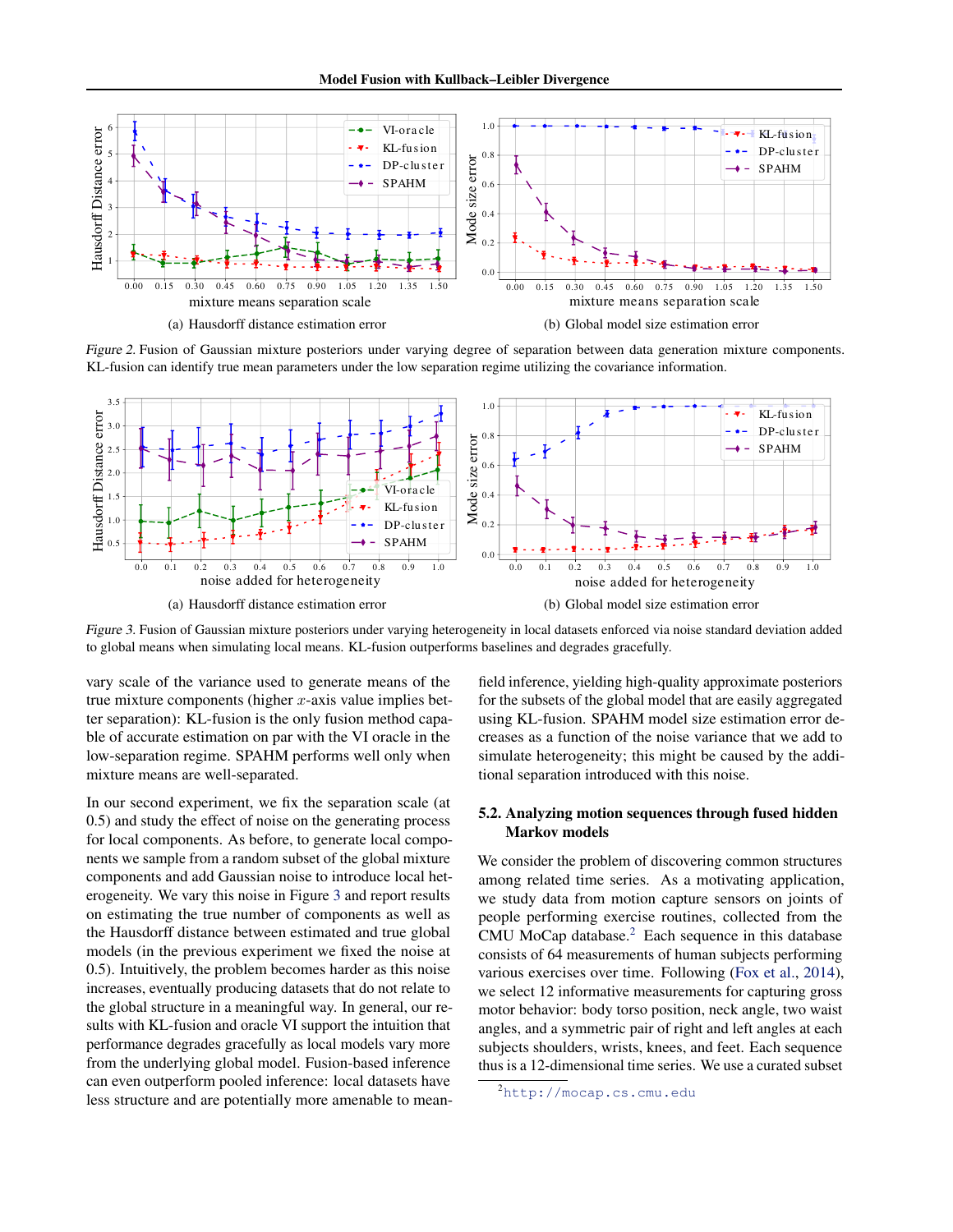<span id="page-6-0"></span>

|  |  | Table 1. MoCap labeling quality comparison |
|--|--|--------------------------------------------|
|  |  |                                            |

|              | Rand index | AMI   |
|--------------|------------|-------|
| KL-fusion    | 0.286      | 0.458 |
| <b>SPAHM</b> | 0.254      | 0.445 |

collected by [Fox et al.](#page-8-0) [\(2014\)](#page-8-0) of two subjects each providing three sequences. In addition to having several exercises in common, this subset comes with human-annotated labels, facilitating quantitative comparisons between models.

We use mean-field inference with Gaussian–Wishart variational distributions to obtain the approximate posterior of a "sticky" HDP-HMM [\(Fox et al.,](#page-8-0) [2008\)](#page-8-0), similar to the analogous experiment by [Yurochkin et al.](#page-9-0) [\(2019a\)](#page-9-0). KLfusion matches activities inferred from each subject. We use the Rand index [\(Rand,](#page-8-0) [1971\)](#page-8-0) and Adjusted Mutual Information (AMI) [\(Vinh et al.,](#page-9-0) [2010\)](#page-9-0) to quantify quality of the fused model according the human-annotated labels. Table [5.2](#page-5-0) compares performance of KL-fusion to SPAHM, demonstrating improved quality of the activity labelings corresponding to the fused models. This experiment gives a practical example where covariances in a Gaussian–Wishart mean-field approximation improve fusion, enabled by KLfusion's ability to process exponential family distributions.

#### 5.3. Fusion of topic models

Following [Campbell & How](#page-8-0) [\(2014\)](#page-8-0), we run decentralized variational inference on the latent Dirichlet allocation topic model [\(Blei et al.,](#page-8-0) [2003\)](#page-8-0). We verify our method against Approximate Merging of Posteriors with Symmetry (AMPS) algorithm from [Campbell & How](#page-8-0)  $(2014)$  on the 20 newsgroups dataset, consisting of 18,689 documents with 1,000 held out for testing and a vocabulary of 12,497 words after stemming and stop word removal.

The full description of the model setup is given in the supplemental document. Briefly, the posterior Dirichlet variational parameters learned on the local datasets are fused using KLfusion and AMPS, and the resulting models are evaluated by computing the predictive log likelihood of 10% of the words in each test document given the remaining 90%. Results are given in Figure 4 for 10 trials; we measure the test log likelihood and amount of time required to compute the fused model. The parametric model in [\(3\)](#page-2-0) and the objective for AMPS are similar, and thus we expect similar performance from the two methods; our non-parametric version can infer richer models and performs better, but comes at an increased computational cost.

#### 5.4. Fusion of Bayesian neural networks

In this experiment we demonstrate utility of KL-fusion applied to one-shot federated learning of Bayesian neural net-



Figure 4. Scatter plot of test log likelihood and time for the experiment described in §5.3. Higher log likelihood is better. The parametric model minimizes a very similar objective to AMPS and we observe similar performance between the two. The richer expressiveness of the non-parametric model allows it to perform better, but comes with larger computational requirements.

works. Federated learning systems deployed in practice will inevitably face examples outside of the train data distribution leading to mistakes that might be costly for a business or diminish satisfaction of a user with an edge device. Bayesian neural networks are valued for their ability to quantify prediction uncertainty and raise an alarm when facing an out of distribution (OOD) example, but in a federated learning setting data of any individual client might be insufficient to obtain a good quality BNN.

We measure the effectiveness of our procedure for fusing BNNs locally trained on MNIST digits. For this experiment, we split the MNIST training data into five partitions at random. We simulate a heterogeneous partitioning of the data by sampling the proportion  $p_k$  of each class k from a five-dimensional symmetric Dirichlet distribution with a concentration parameter of 0.8, and allocating a  $p_{k,i}$  proportion of the instances of class  $k$  to partition  $j$ . This process results in a non-uniform distribution of classes in each partition. For each dataset we train a single 150-node hidden layer BNN with a horseshoe prior [\(Ghosh et al.,](#page-8-0) [2019;](#page-8-0) [2018\)](#page-8-0). Horseshoe is a shrinkage prior allowing BNNs to automatically select the appropriate number of hidden units. We use Gaussian variational distribution with diagonal covariance for the weights of the neurons. Details are presented in the supplement.

We use KL-fusion to obtain a global BNN with 281 units, far smaller than a concatenation of all the local BNNs. Table [2](#page-7-0) illustrates that the fused model significantly improves upon the predictive performance of the local models both in terms of accuracy and held-out test log likelihoods. We also examine the predictive uncertainties produced by the fused BNN. Figure [1](#page-0-0) qualitatively compares the predictive entropy produced by the fused BNN against one of the local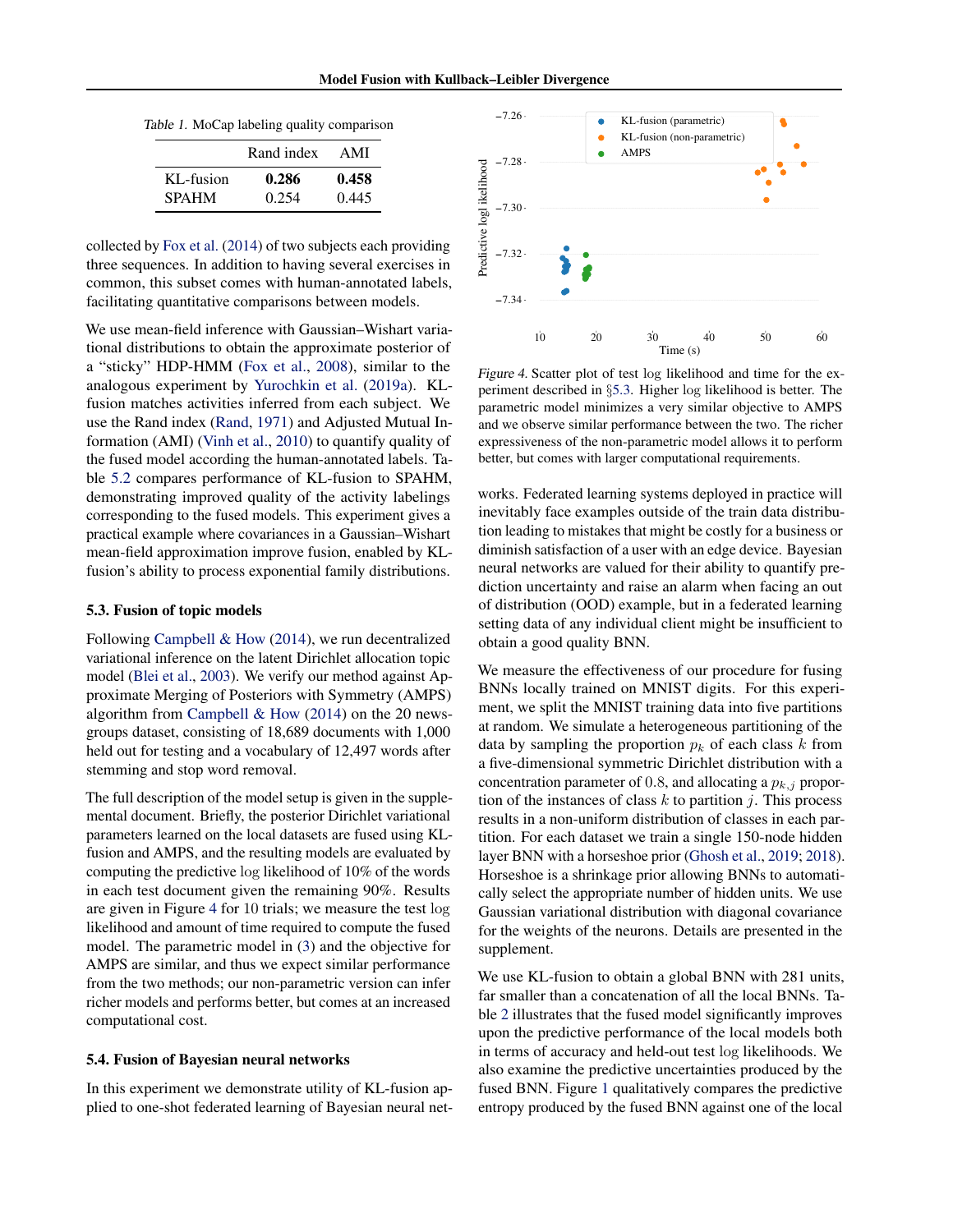<span id="page-7-0"></span>

Figure 5. Entropy of local BNNs and KL-fused BNN across 10 digits of MNIST and Fonts centered at the corresponding mean MNIST entropies. Centered entropy above 0 indicates higher uncertainty comparative to that of the MNIST digits for a given BNN. Fused BNN has increased uncertainty over the Fonts digits, while local BNNs do not show such a trend.

Table 2. Comparison of local and fused BNNs

|                  | Accuracy, % | Test II | Entropy |
|------------------|-------------|---------|---------|
| KL-fusion        | 95.8        | $-0.32$ | 0.79    |
| BNN <sub>0</sub> | 90.1        | $-1.42$ | 2.12    |
| <b>BNN1</b>      | 91.6        | $-1.44$ | 2.13    |
| <b>BNN2</b>      | 82.7        | $-1.56$ | 2.17    |
| BNN 3            | 87.8        | $-1.37$ | 2.08    |
| BNN <sub>4</sub> | 91.9        | $-1.18$ | 2.00    |

BNNs on a set of test images comprising of the standard MNIST test set as well as an out of distribution sample made up of computer generated digits in various fonts [\(Smirnov](#page-8-0) [et al.,](#page-8-0) [2020\)](#page-8-0). We observe that while the local network's low entropy samples are heavily influenced by the local training data, the fused model is able to borrow statistical strength from all the local models and exhibits low entropy across all MNIST digits, reserving high entropy predictions for those digits from the OOD set whose fonts look very different from the hand drawn MNIST digits.

In Figure 5 we plot average entropies of the local BNNs and the KL-fused BNN across digits and datasets centering at the corresponding mean entropy on all MNIST digits. The Dirichlet based split of the train data resulted in dataset 0 receiving 2s (78% of all MNIST images of 2) and 7s (69%), dataset 4 received 62% of all 0s and 68% of 3s (other datasets are also skewed but to a lesser extent). As a result, we observe a lower entropy for 2s and 7s, in both MNIST and Fonts, displayed by BNN 0, and similar for BNN 4 on 0s and 3s. This observation suggests (as well as Figure [1\)](#page-0-0) that these BNNs have learned to distinguish their dominant digits from the rest of the digits, rather than the desired BNN classifying all 10 digits and being uncertain on OOD examples. Our KL fusion method is able to produce a BNN with the desired properties from these biased local BNNs as entropy increases significantly on the OOD Fonts digits.

# 6. Conclusion

Federated learning techniques vary in complexity and communication overhead. On one extreme, some approaches hand information back and forth between different entities

as they reach a consensus on the global model. On the other extreme, model fusion extracts a global model in a single shot: Local models are combined into the global model by solving a single optimization problem, and then the learning procedure is complete. Our technique and experiments show that model fusion can be effective despite its simplicity: In a single step, we extract a global model capturing relevant information from multiple local models.

The design of an effective fusion algorithm combines several key ideas. Working specifically with mean field approximations and exponential family distributions leads to a feasible algorithm while staying applicable to a wide array of practical scenarios, as illustrated by the examples in §[5.](#page-4-0) This setup also allows our method to use information about the full local distributions, rather than point estimates as in previous work [\(Yurochkin et al.,](#page-9-0) [2019a\)](#page-9-0). Moreover, mixed norm regularization dynamically adjusts the dimensionality of our fused model. More broadly, model fusion in the Bayesian setting accompanies the fused model with uncertainty estimates, valuable for detecting out-of-distribution samples that are not captured by any of the individual local models as in Figure [1.](#page-0-0)

The success of KL-fusion suggests several avenues for future work. We likely can extend our algorithm to Bregman divergences other than KL using a similar formulation and algorithm; farther afield, optimal transport distances could improve the quality of our inference procedure but would likely require adjustment to the simplifications outlined in §[3.](#page-2-0) We also could extend our method to handle *iterative* refinement, communicating the global model back to the local models as a means of improving the analysis of each component dataset.

KL-fusion seeks to find a global model to best approximate all of the local posteriors. In the distributed posterior inference literature the goal is often to approximate the posterior distribution of a pooled dataset assuming homogeneous data partition, e.g. [Srivastava et al.](#page-9-0) [\(2015\)](#page-9-0). Understating the connection between fused model and pooled data posterior is an interesting theoretical problem demanding new proof techniques to account for permutation invariance and data heterogeneity considered in our KL-fusion algorithm.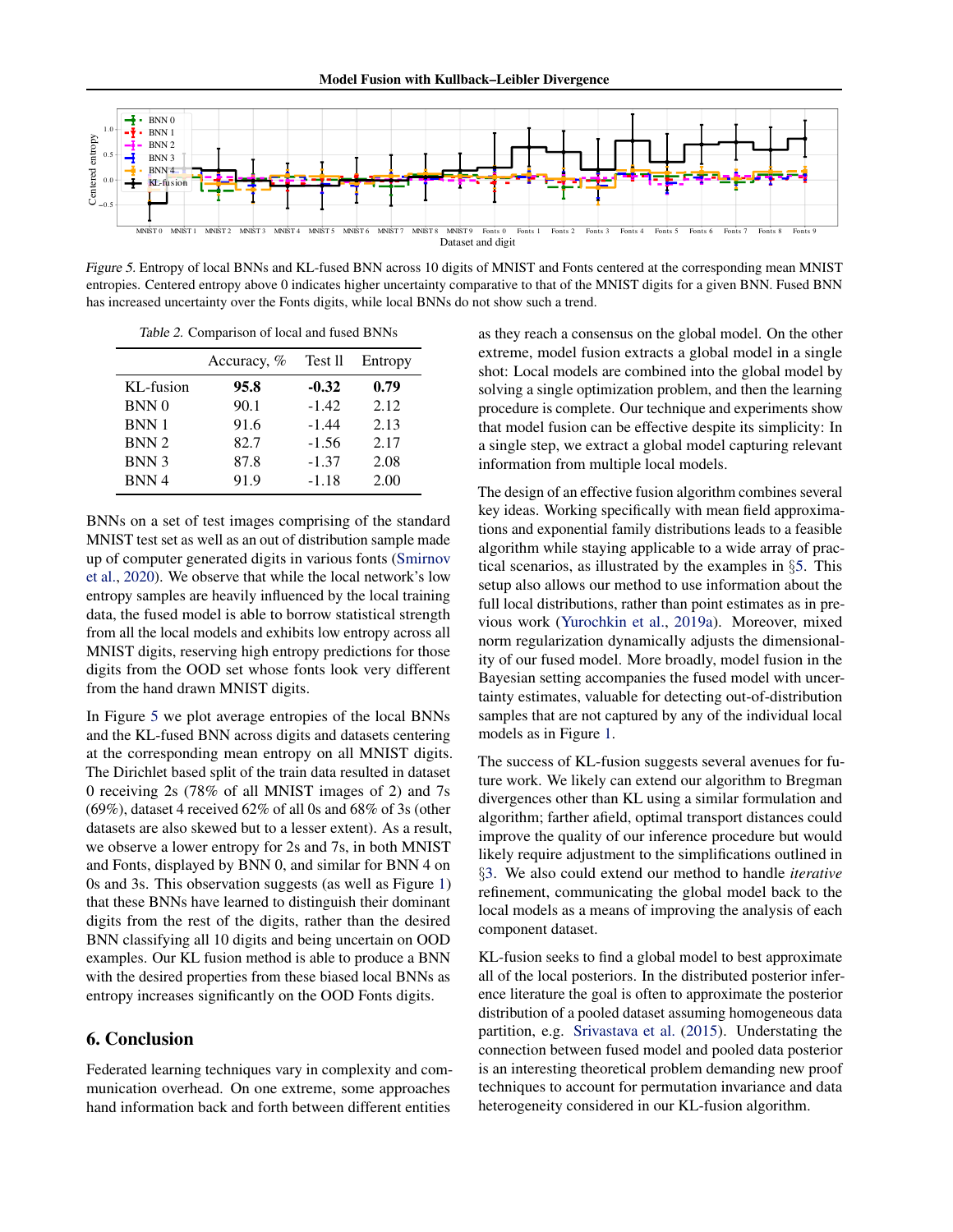<span id="page-8-0"></span>Acknowledgments. Justin Solomon and the MIT Geometric Data Processing group acknowledge the generous support of Army Research Office grants W911NF1710068 and W911NF2010168, of Air Force Office of Scientific Research award FA9550-19-1-031, of National Science Foundation grant IIS-1838071, from the MIT–IBM Watson AI Laboratory, from the Toyota–CSAIL Joint Research Center, from a gift from Adobe Systems, and from the Skoltech– MIT Next Generation Program.

# References

- Attias, H. A variational Bayesian framework for graphical models. In *Advances in Neural Information Processing Systems*, pp. 209–215, 2000.
- Banerjee, A., Dhillon, I. S., Ghosh, J., and Sra, S. Clustering on the unit hypersphere using von Mises-Fisher distributions. *Journal of Machine Learning Research*, 6: 1345–1382, September 2005.
- Bardenet, R., Doucet, A., and Holmes, C. On Markov chain Monte Carlo methods for tall data. *Journal of Machine Learning Research*, 18(1):1515–1557, 2017.
- Bishop, C. M. *Pattern Recognition and Machine Learning*. Springer, 2006.
- Blei, D. M. and Jordan, M. I. Variational inference for Dirichlet process mixtures. *Bayesian Analysis*, 1(1):121– 143, 2006.
- Blei, D. M., Ng, A. Y., and Jordan, M. I. Latent Dirichlet Allocation. *Journal of Machine Learning Research*, 3: 993–1022, March 2003.
- Broderick, T., Boyd, N., Wibisono, A., Wilson, A. C., and Jordan, M. I. Streaming variational Bayes. In *Advances in Neural Information Processing Systems*, pp. 1727–1735, 2013.
- Bui, T. D., Nguyen, C. V., Swaroop, S., and Turner, R. E. Partitioned variational inference: A unified framework encompassing federated and continual learning. *arXiv preprint arXiv:1811.11206*, 2018.
- Campbell, T. and How, J. P. Approximate decentralized Bayesian inference. *arXiv:1403.7471*, 2014.
- Campbell, T., Straub, J., Fisher III, J. W., and How, J. P. Streaming, distributed variational inference for Bayesian nonparametrics. In *Advances in Neural Information Processing Systems*, pp. 280–288, 2015.
- Carli, F. P., Ning, L., and Georgiou, T. T. Convex clustering via optimal mass transport. *arXiv:1307.5459*, 2013.
- Ferguson, T. S. A Bayesian analysis of some nonparametric problems. *The Annals of Statistics*, pp. 209–230, 1973.
- Fox, E. B., Sudderth, E. B., Jordan, M. I., and Willsky, A. S. An HDP-HMM for systems with state persistence. In *International Conference on Machine Learning*, pp. 312–319. ACM, 2008.
- Fox, E. B., Hughes, M. C., Sudderth, E. B., and Jordan, M. I. Joint modeling of multiple time series via the beta process with application to motion capture segmentation. *The Annals of Applied Statistics*, pp. 1281–1313, 2014.
- Ghosh, S., Yao, J., and Doshi-Velez, F. Structured variational learning of Bayesian neural networks with horseshoe priors. In *International Conference on Machine Learning*, pp. 1744–1753, 2018.
- Ghosh, S., Yao, J., and Doshi-Velez, F. Model selection in Bayesian neural networks via horseshoe priors. *Journal of Machine Learning Research*, 20(182):1–46, 2019.
- Hasenclever, L., Webb, S., Lienart, T., Vollmer, S., Lakshminarayanan, B., Blundell, C., and Teh, Y. W. Distributed bayesian learning with stochastic natural gradient expectation propagation and the posterior server. *The Journal of Machine Learning Research*, 18(1):3744–3780, 2017.
- Kuhn, H. W. The Hungarian method for the assignment problem. *Naval Research Logistics (NRL)*, 2(1-2):83–97, 1955.
- Minka, T. P. Expectation propagation for approximate Bayesian inference. In *Conference on Uncertainty in Artificial Intelligence*, pp. 362–369, 2001.
- Monteiller, P., Claici, S., Chien, E., Mirzazadeh, F., Solomon, J. M., and Yurochkin, M. Alleviating label switching with optimal transport. In *Advances in Neural Information Processing Systems*, pp. 13612–13622, 2019.
- Neal, R. M. *Bayesian Learning for Neural Networks*. PhD thesis, University of Toronto, 1995.
- Nguyen, X. Convergence of latent mixing measures in finite and infinite mixture models. *The Annals of Statistics*, 41 (1):370–400, 2013.
- Nguyen, X. Posterior contraction of the population polytope in finite admixture models. *Bernoulli*, 21(1):618–646, 02 2015.
- Opper, M. A Bayesian approach to on-line learning. *On-line Learning in Neural Networks*, pp. 363–378, 1998.
- Rand, W. M. Objective criteria for the evaluation of clustering methods. *Journal of the American Statistical Association*, 66(336):846–850, 1971.
- Smirnov, D., Fisher, M., Kim, V. G., Zhang, R., and Solomon, J. Deep parametric shape predictions using